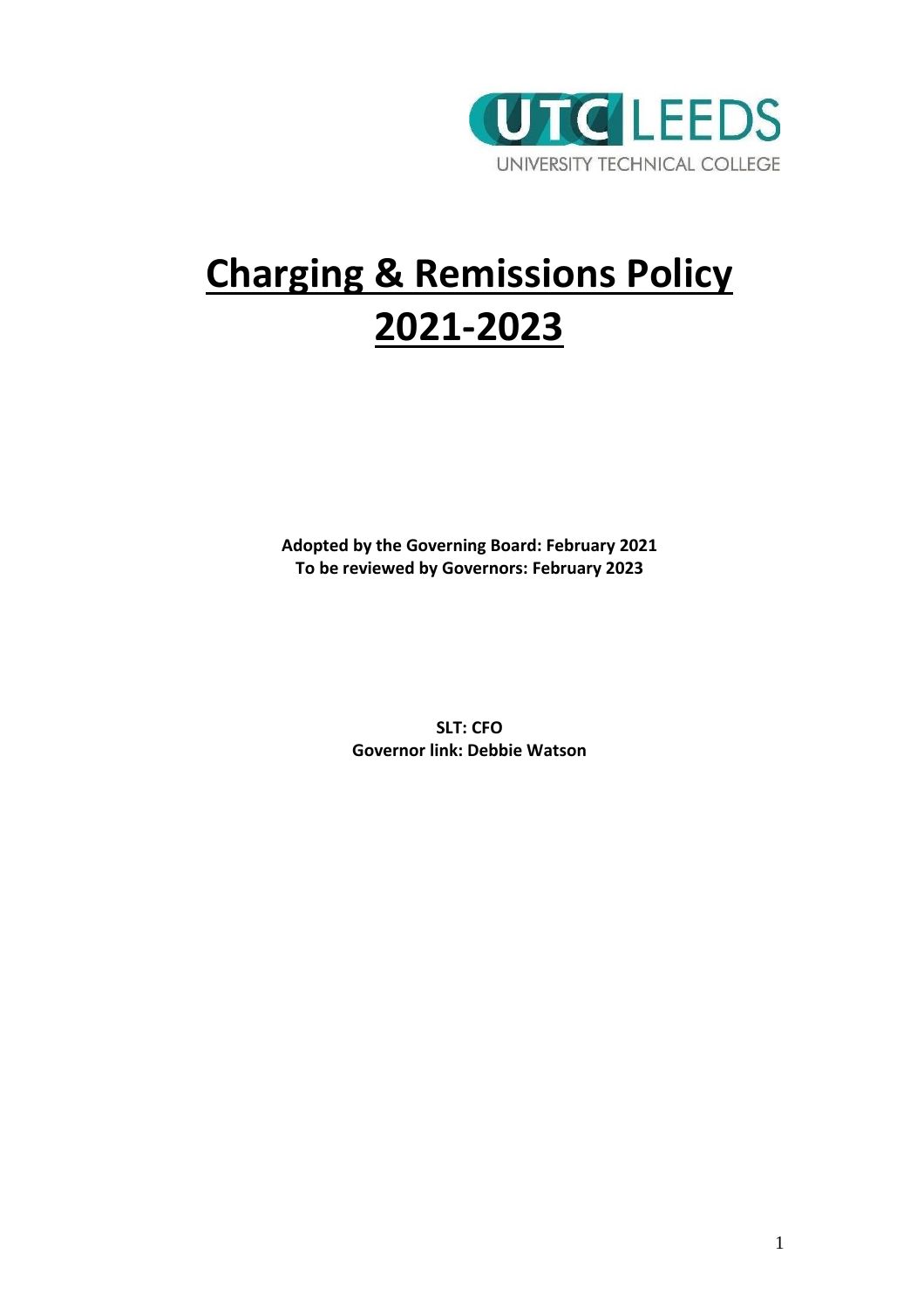#### Version 1.2

#### **Introduction**

UTC Leeds recognises the valuable contribution that the wide range of additional activities, including clubs, out of school visits, residential and experiences of other environments, can make towards students' all round educational experience and their personal and social development.

## **Charging**

UTC Leeds reserves the right to make a charge in the following circumstances for activities organised by the school:

- i. School visits including residential in school time: the board and lodging element of the residential experience and outdoor pursuit courses;
- ii. Activities outside school hours: the full cost for each student of journeys, trips and overnight stays in the United Kingdom and abroad which take place at weekends and during holidays, which are deemed to be optional extras;
- iii. Acts of vandalism and negligence: UTC Leeds reserves the right to recover part, or the whole cost, of damage to buildings or equipment which is the result of vandalism or negligence by a student;
- iv. Examination fees: if a student has not regularly attended the lessons for a particular examination subject, the examination fee may be requested, refundable if the student attends for examination.
- v. If, without a medical certificate explaining the reason, a student fails to complete examination requirements for any public examination for which the Academy has paid an entry fee, the Board of Governors may seek to recover the fee from the parent. There may be a charge for examination entry where there is a request from the parent for additional subject entries or resits to be made which are not supported by the Academy.

## **Remissions**

Where the parent of a student is in receipt of qualifying state benefit(s), UTC Leeds will remit in full or in part the cost of board and lodging for any residential activity that is organised for the student and which takes place within school time. This will also be the case where the residential activity forms part of the syllabus for a public examination.